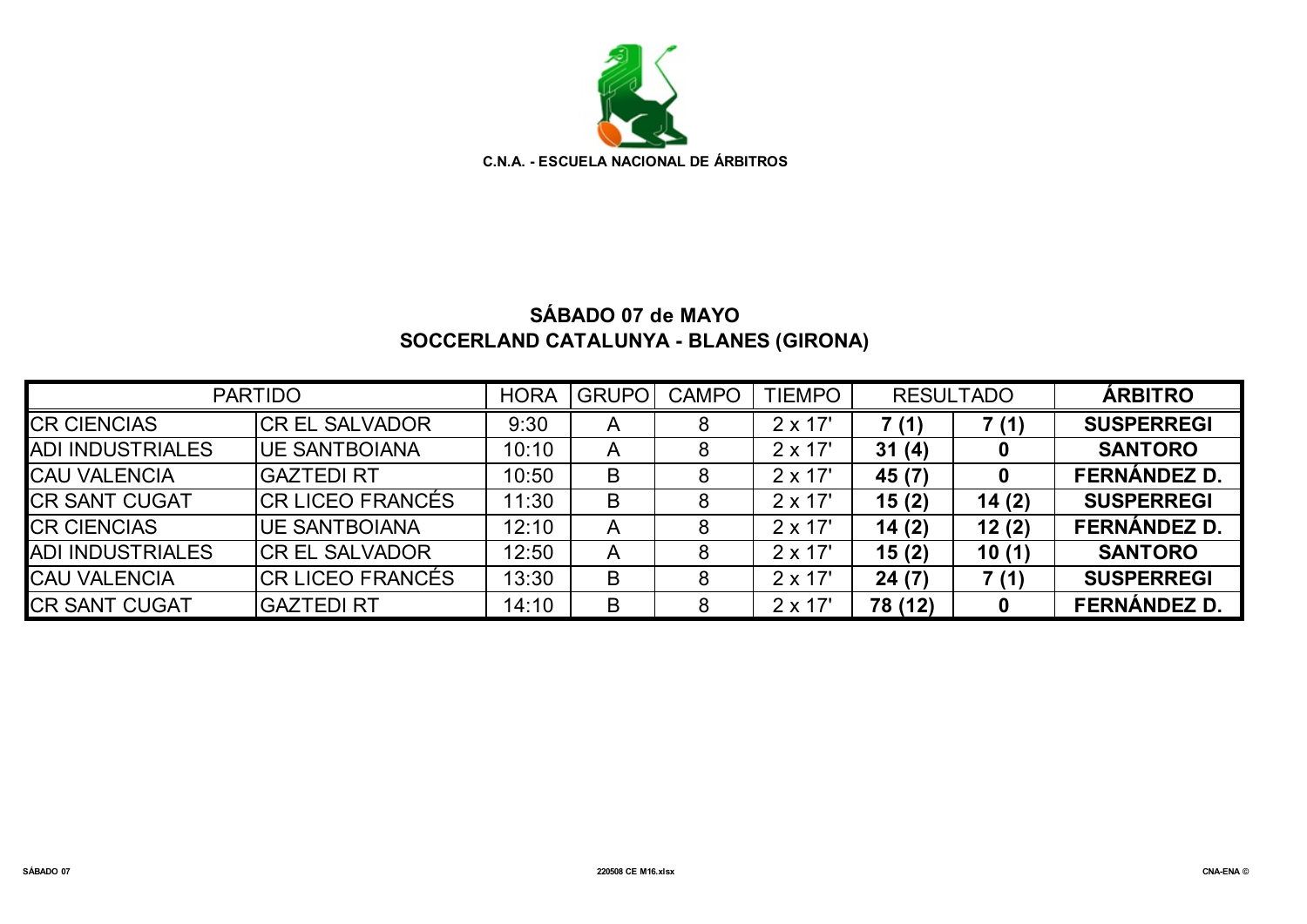

## **DOMINGO 08 de MAYO CAMPEONATO de ESPAÑA M18 2021/22**

| <b>PARTIDO</b>          |                      | <b>HORA</b> | <b>GRUPO</b>              | <b>CAMPO</b> | <b>TIEMPO</b>  | <b>RESULTADO</b> |       | <b>ÁRBITRO</b>      |
|-------------------------|----------------------|-------------|---------------------------|--------------|----------------|------------------|-------|---------------------|
| <b>CREL SALVADOR</b>    | <b>UE SANTBOIANA</b> | 9:30        | A                         | 8            | $2 \times 17'$ | 14(2)            | 15(3) | <b>SANTORO</b>      |
| <b>GAZTEDI RT</b>       | ICR LICEO FRANCÉS    | 10:10       | B                         | 8            | $2 \times 17'$ |                  | 50(8) | <b>MORA</b>         |
| <b>ADI INDUSTRIALES</b> | <b>CR CIENCIAS</b>   | 10:50       | A                         | 8            | $2 \times 17'$ | 17(3)            | 5(1)  | <b>SANTORO</b>      |
| <b>CR SANT CUGAT</b>    | <b>CAU VALENCIA</b>  | 11:30       | B                         |              | $2 \times 17'$ | 17(3)            |       | <b>SUSPERREGI</b>   |
| <b>UE SANTBOIANA</b>    | ICR LICEO FRANCÉS    | 12:10       | $5^\circ$ - $6^\circ$     | 8            | $2 \times 17'$ | 20               |       | <b>SANTORO</b>      |
| <b>CR CIENCIAS</b>      | <b>CAU VALENCIA</b>  | 12:50       | $3^{\circ}$ - $4^{\circ}$ | 8            | $2 \times 17'$ |                  | 31    | <b>FERNÁNDEZ D.</b> |
| <b>CR EL SALVADOR</b>   | <b>GAZTEDI RT</b>    | 13:20       | $7^{\circ}$ - $8^{\circ}$ | 9            | $2 \times 17'$ | 19               |       | <b>VAN STEEDEN</b>  |
| <b>ADI INDUSTRIALES</b> | <b>CR SANT CUGAT</b> | 14:30       | <b>FINAL</b>              | 8            | $2 \times 20'$ | 15               |       | <b>SUSPERREGI</b>   |